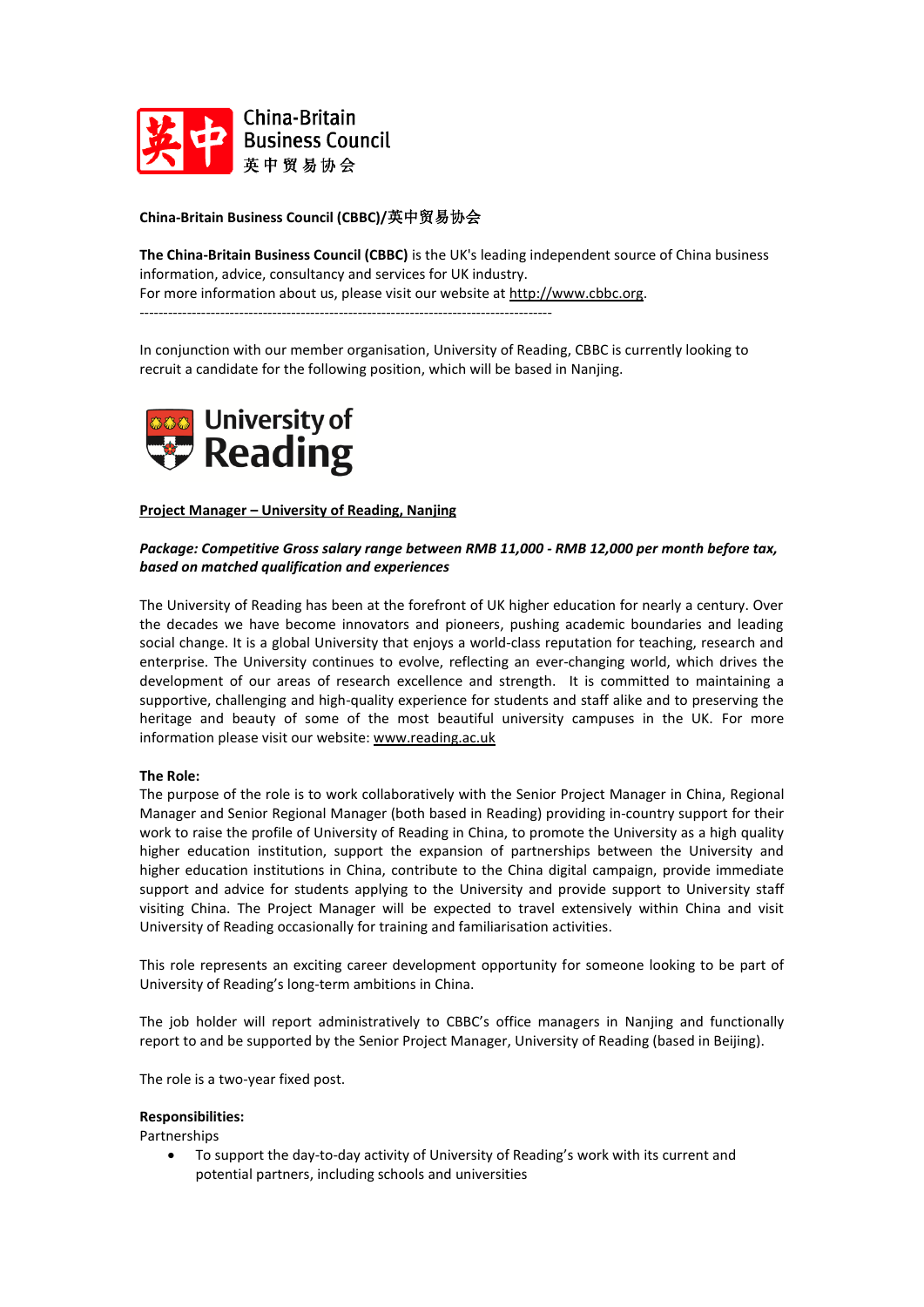- Supporting students from our partner universities by providing information on the admissions, accommodation and arrival process to ensure conversion
- Supporting academic staff when they are working in China to ensure satisfactory outcomes, e.g. by organising visits to partner institutions
- To proactively engage with partners in China and International Partnership Team in the UK in order to maximise recruitment from partners of Chinese institutions

Recruitment

- Play a key role in meeting University of Reading's China recruitment targets; with a particular focus on diversity by subject and level of study
- Support the University's in-country network of agent representatives, ensuring they are fully briefed on University of Reading's programmes and developments
- Manage in-country enquiries from agents, students, schools and various stakeholders

• Take a key role in representing the University at recruitment events in China Marketing and Market Development

- Play a supporting role in University of Reading's China website and social media campaign
- Provide market intelligence, through market research and competitor analysis reports
- Support the Senior Project Manager in developing Reading's brand within the market
- Play an important role in developing market specific promotional materials

External organisations

• To maintain good relations with external organisations, including the British Council, China Scholarships Council and the press

Management and Planning

- Regularly advise the Senior Project Manager of marketing and admissions issues, providing reports and guidance
- To undertake any other duties commensurate with the role as determined by the Senior Project Manager, Regional Manager and Head of International
- The postholder is also expected to contribute to other projects that contribute towards the development of Global Recruitment and Admissions (International Team)
- Collaborate with key stakeholders such as alumni, International Partnership Team, Marketing and Communication Engagement, academic schools and University of Reading Malaysia campus

## **Skills & Qualifications:**

The ideal candidate will demonstrate the following skills/knowledge:

## **Essential**

- Specialised knowledge of the Chinese higher education market in recruiting students to the UK
- Proven experience of at least one of the following: international marketing, project management or digital campaign work
- Proven experience in conducting market research and writing proposals
- University degree or an equivalent qualification
- Excellent interpersonal skill and ability to develop professional relationships
- Significant administrative experience, with the ability to work to a planned schedule, meeting objectives in a timely manner
- Computer literacy in all Microsoft packages
- Problem solving and organisational skills to deal with complex and difficult situations as they arise
- Excellent presentation skills both in English and in Chinese
- Ability to maintain good communication and remain self-motivated whilst working in a satellite office
- Fluent Mandarin Chinese (mother tongue)
- Fluent in English; listening, reading, speaking and writing (level of English expected: IELTS 6.5 or equivalent)